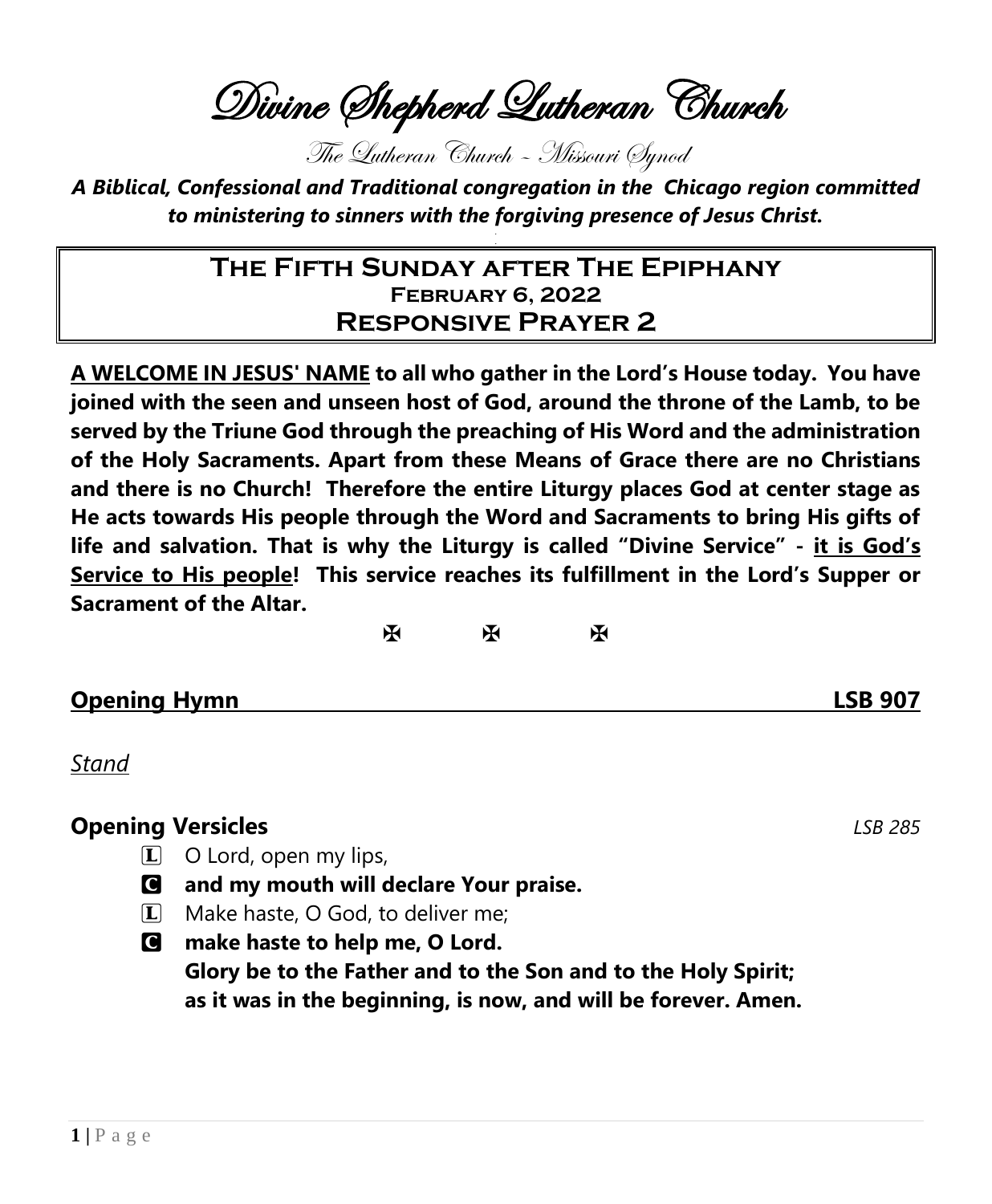- $\mathbb{L}$  I give you thanks, O LORD, with my whole heart; before the gods I sing your praise;
- C **I bow down toward your holy temple and give thanks to your name for your steadfast love and your faithfulness, for you have exalted above all things your name and your word.**
- $\boxed{\mathbf{L}}$  On the day I called, you answered me; my strength of soul you increased.
- C **All the kings of the earth shall give you thanks, O LORD, for they have heard the words of your mouth,**
- $\mathbf{L}$  and they shall sing of the ways of the LORD, for great is the glory of the LORD.
- C **For though the LORD is high, he regards the lowly, but the haughty he knows from afar.**
- $\boxed{\mathbf{L}}$  Though I walk in the midst of trouble, you preserve my life; you stretch out your hand against the wrath of my enemies, and your right hand delivers me.
- C **The LORD will fulfill his purpose for me; your steadfast love, O LORD, endures forever. Do not forsake the work of your hands.**

*Sit*

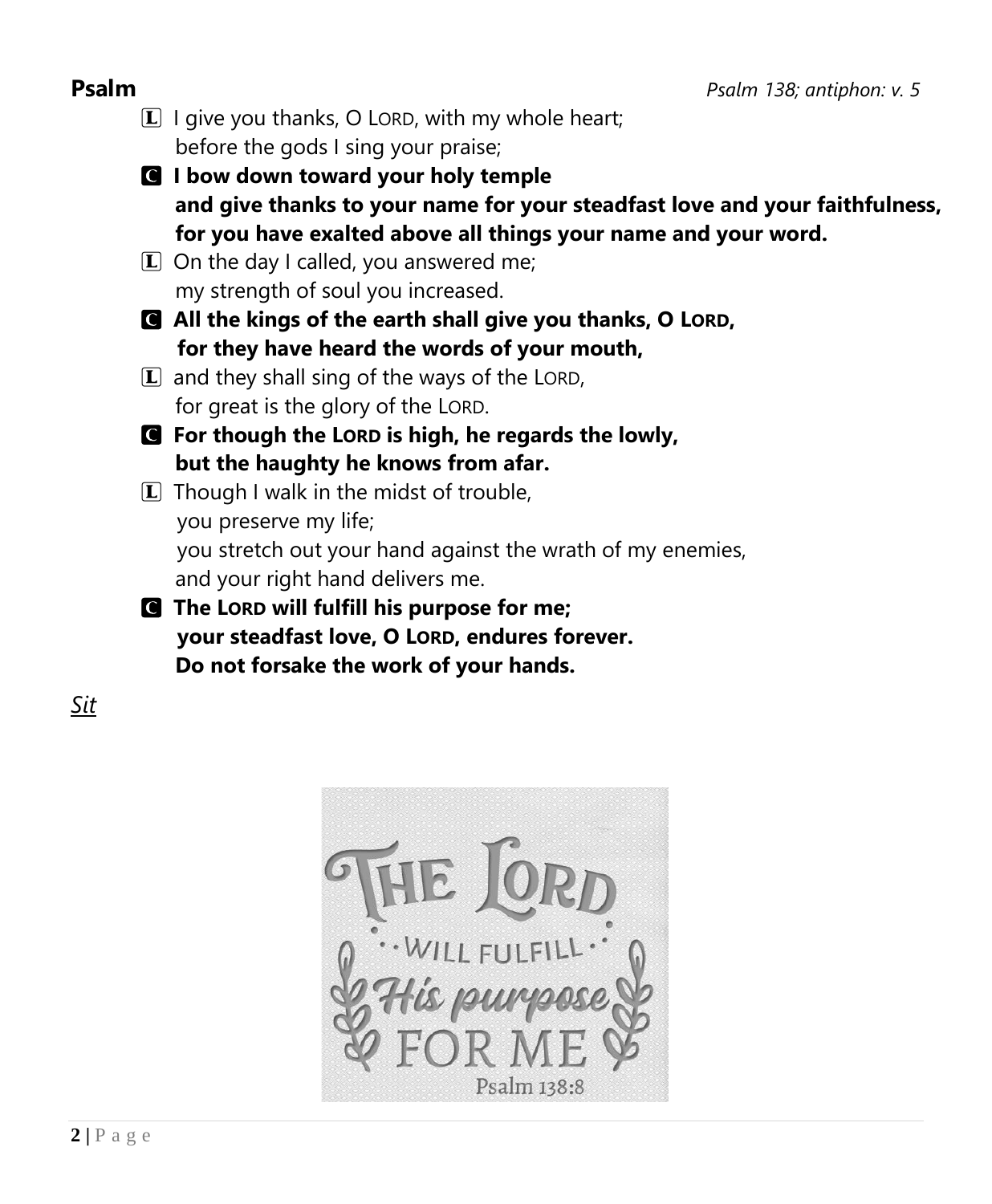### **Reading** *Isaiah 6:1–8*

<sup>1</sup>In the year that King Uzziah died I saw the Lord sitting upon a throne, high and lifted up; and the train of his robe filled the temple.  $2A$ bove him stood the seraphim. Each had six wings: with two he covered his face, and with two he covered his feet, and with two he flew. <sup>3</sup>And one called to another and said:

"Holy, holy, holy is the LORD of hosts; the whole earth is full of his glory!"

<sup>4</sup>And the foundations of the thresholds shook at the voice of him who called, and the house was filled with smoke. <sup>5</sup>And I said: "Woe is me! For I am lost: for I am a man of unclean lips, and I dwell in the midst of a people of unclean lips; for my eyes have seen the King, the LORD of hosts!"

 $6$ Then one of the seraphim flew to me, having in his hand a burning coal that he had taken with tongs from the altar. <sup>7</sup>And he touched my mouth and said: "Behold, this has touched your lips; your guilt is taken away, and your sin atoned for." <sup>8</sup>And I heard the voice of the Lord saying, "Whom shall I send, and who will go for us?" Then I said, "Here am I! Send me."

**Reading** *Luke 5:1–11*

On one occasion, while the crowd was pressing in on [Jesus] to hear the word of



God, he was standing by the lake of Gennesaret,  $2$ and he saw two boats by the lake, but the fishermen had gone out of them and were washing their nets. <sup>3</sup>Getting into one of the boats, which was Simon's, he asked him to put out a little from the land. And he sat down and taught the people from the boat. <sup>4</sup>And when he had finished speaking, he said to Simon, "Put out into the deep and let down your nets for a catch." <sup>5</sup>And Simon answered, "Master, we toiled all night and took

nothing! But at your word I will let down the nets." <sup>6</sup>And when they had done this, they enclosed a large number of fish, and their nets were breaking. <sup>7</sup>They signaled to their partners in the other boat to come and help them. And they came and filled both the boats, so that they began to sink. <sup>8</sup>But when Simon Peter saw it, he fell down at Jesus' knees, saying, "Depart from me, for I am a sinful man, O Lord." <sup>9</sup> For he and all who were with him were astonished at the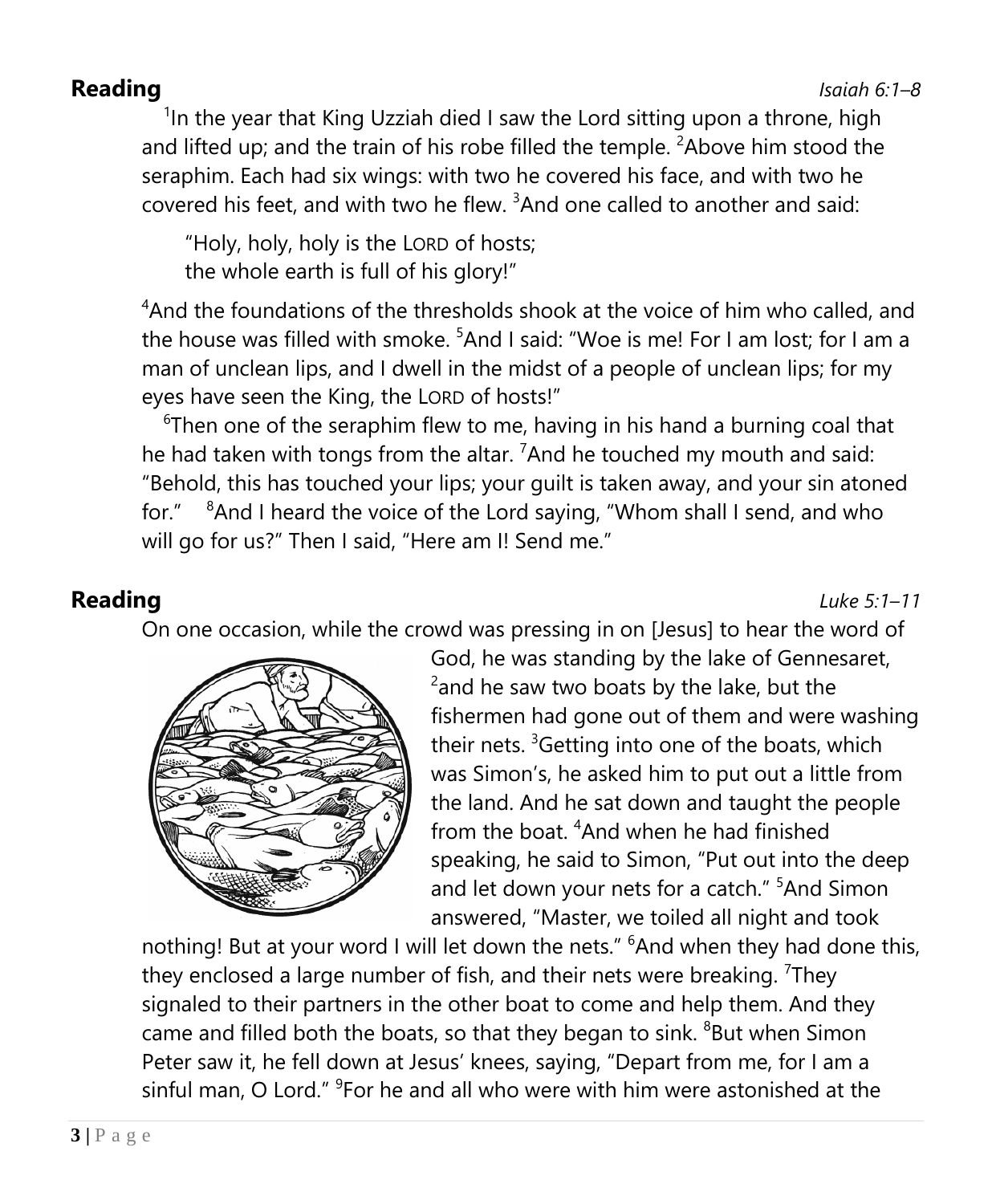catch of fish that they had taken,  $10$  and so also were James and John, sons of Zebedee, who were partners with Simon. And Jesus said to Simon, "Do not be afraid; from now on you will be catching men." <sup>11</sup>And when they had brought their boats to land, they left everything and followed him.

| <u>Hymn</u>                   |                                                        | <b>LSB 856</b>        |
|-------------------------------|--------------------------------------------------------|-----------------------|
| A Writing from C.F.W. Walther |                                                        | <b>Law and Gospel</b> |
| <u>Stand</u>                  |                                                        |                       |
| <b>Kyrie</b>                  |                                                        | <b>LSB 285</b>        |
| $\boxed{\mathbf{L}}$          | O Lord,                                                |                       |
| O                             | have mercy.                                            |                       |
| $\boxed{\mathbf{L}}$          | O Christ,                                              |                       |
| Q.                            | have mercy.                                            |                       |
| $\mathbf{L}$                  | O Lord,                                                |                       |
| Q                             | have mercy.                                            |                       |
| <b>Lord's Prayer</b>          |                                                        |                       |
| $\mathbf C$                   | Our Father who art in heaven,                          |                       |
|                               | hallowed be Thy name,                                  |                       |
|                               | Thy kingdom come,                                      |                       |
|                               | Thy will be done on earth                              |                       |
|                               | as it is in heaven;                                    |                       |
|                               | give us this day our daily bread;                      |                       |
|                               | and forgive us our trespasses                          |                       |
|                               | as we forgive those                                    |                       |
|                               | who trespass against us;                               |                       |
|                               | and lead us not into temptation,                       |                       |
|                               | but deliver us from evil.                              |                       |
|                               | For Thine is the kingdom                               |                       |
|                               | and the power and the glory<br>forever and ever. Amen. |                       |
|                               |                                                        |                       |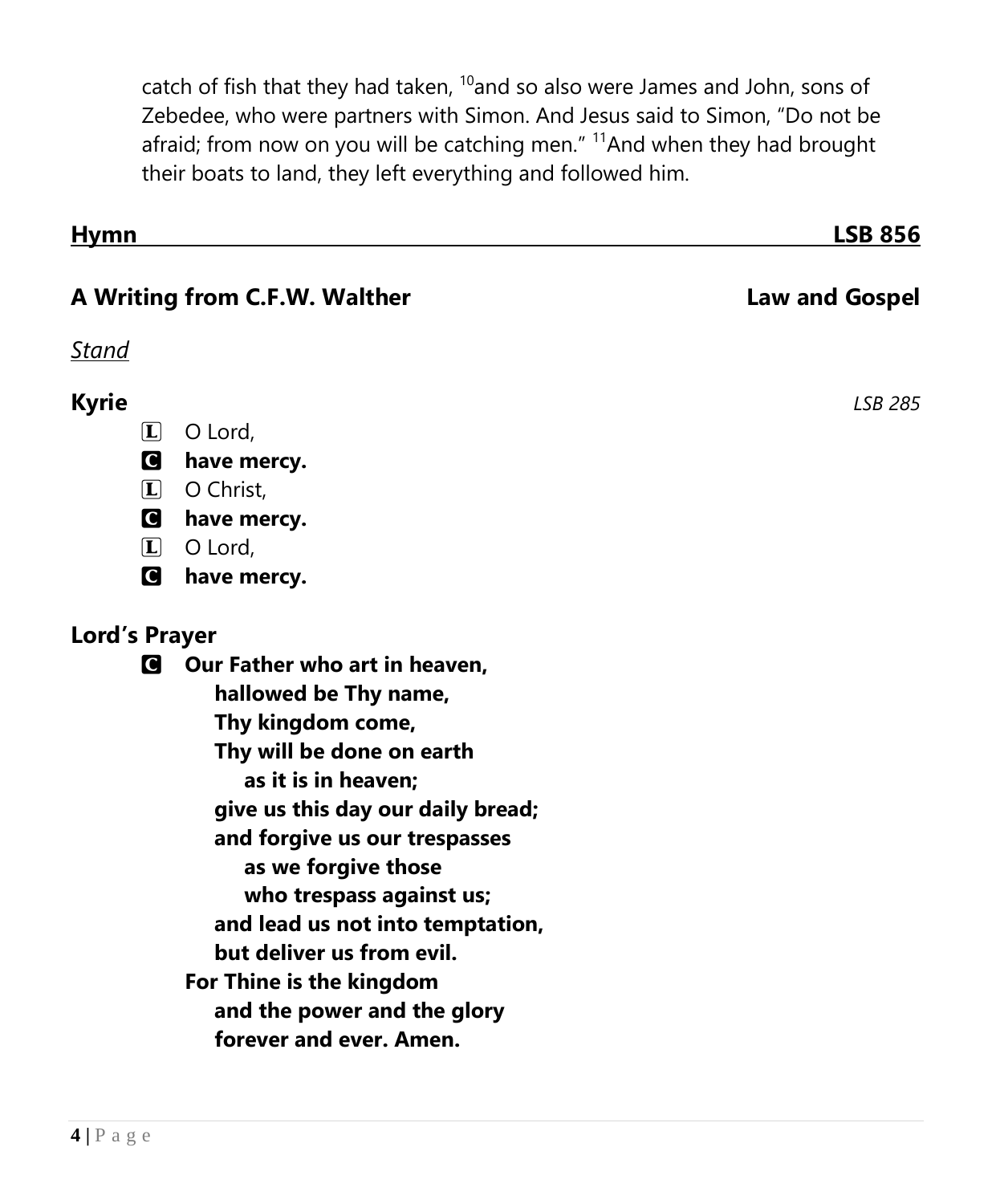**Apostles' Creed**

C **I believe in God, the Father Almighty, maker of heaven and earth.**

**And in Jesus Christ, His only Son, our Lord, who was conceived by the Holy Spirit, born of the virgin Mary, suffered under Pontius Pilate, was crucified, died and was buried. He descended into hell. The third day He rose again from the dead. He ascended into heaven and sits at the right hand of God the Father Almighty. From thence He will come to judge the living and the dead.**

**I believe in the Holy Spirit, the holy Christian Church, the communion of saints, the forgiveness of sins, the resurrection of the body, and the life** T **everlasting. Amen.**

## **Versicles** *LSB 286*

- L Hear my prayer, O Lord;
- C **let my cry come to You.**
- $\Box$  In the day of my trouble I call upon You,
- C **for You answer me.**
- **L** Hide Your face from my sins,
- C **and blot out all my iniquities.**
- $\Box$  Create in me a clean heart, O God.
- C **and renew a right spirit within me.**
- $\boxed{\mathbf{L}}$  Cast me not away from Your presence,
- C **and take not Your Holy Spirit from me.**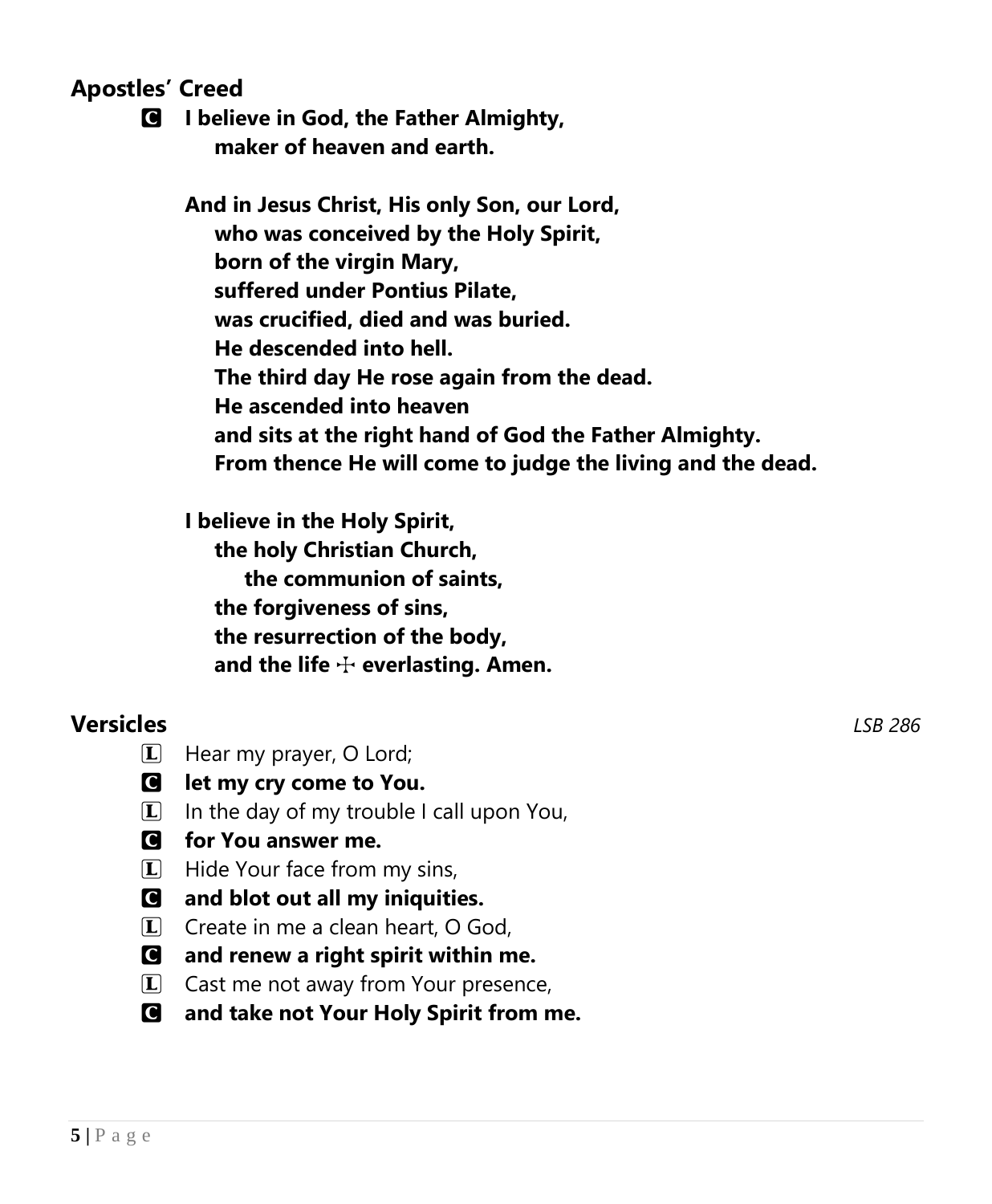- $\boxed{\mathbf{L}}$  Restore to me the joy of Your salvation,
- C **and uphold me with a willing spirit.**
- $\vert \mathbf{L} \vert$  Because Your steadfast love is better than life,
- C **my lips will praise You.**
- $\overline{L}$  For You have been my help,
- C **and in the shadow of Your wings I will sing for joy.**
- $\Box$  Teach me Your way, O Lord, that I may walk in Your truth;
- C **unite my heart to fear Your name.**
- $\Box$  I give thanks to You, O Lord my God, with my whole heart,
- C **and I will glorify Your name forever.**
- $\Box$  May all who seek You rejoice and be glad in You.
- C **May those who love Your salvation say evermore, "God is great!"**
- L Save Your people and bless Your heritage!
- C **Be their shepherd and carry them forever.**
- L Give ear, O Lord, to my prayer;
- C **listen to my plea for grace.**

# **Collect of the Day**

 $\boxed{\mathbf{L}}$  Let us pray.

O Lord, keep Your family the Church continually in the true faith that, relying on the hope of Your heavenly grace, we may ever be defended by Your mighty power; through Jesus Christ, Your Son, our Lord, who lives and reigns with You and the Holy Spirit, one God, now and forever.

- C **Amen.**
- C **I thank You, my heavenly Father, through Jesus Christ, Your dear Son, that You have kept me this night from all harm and danger; and I pray that You would keep me this day also from sin and every evil, that all my doings and life may please You. For into Your hands I commend myself, my body and soul, and all things. Let Your holy angel be with me, that the evil foe may have no power over me.**